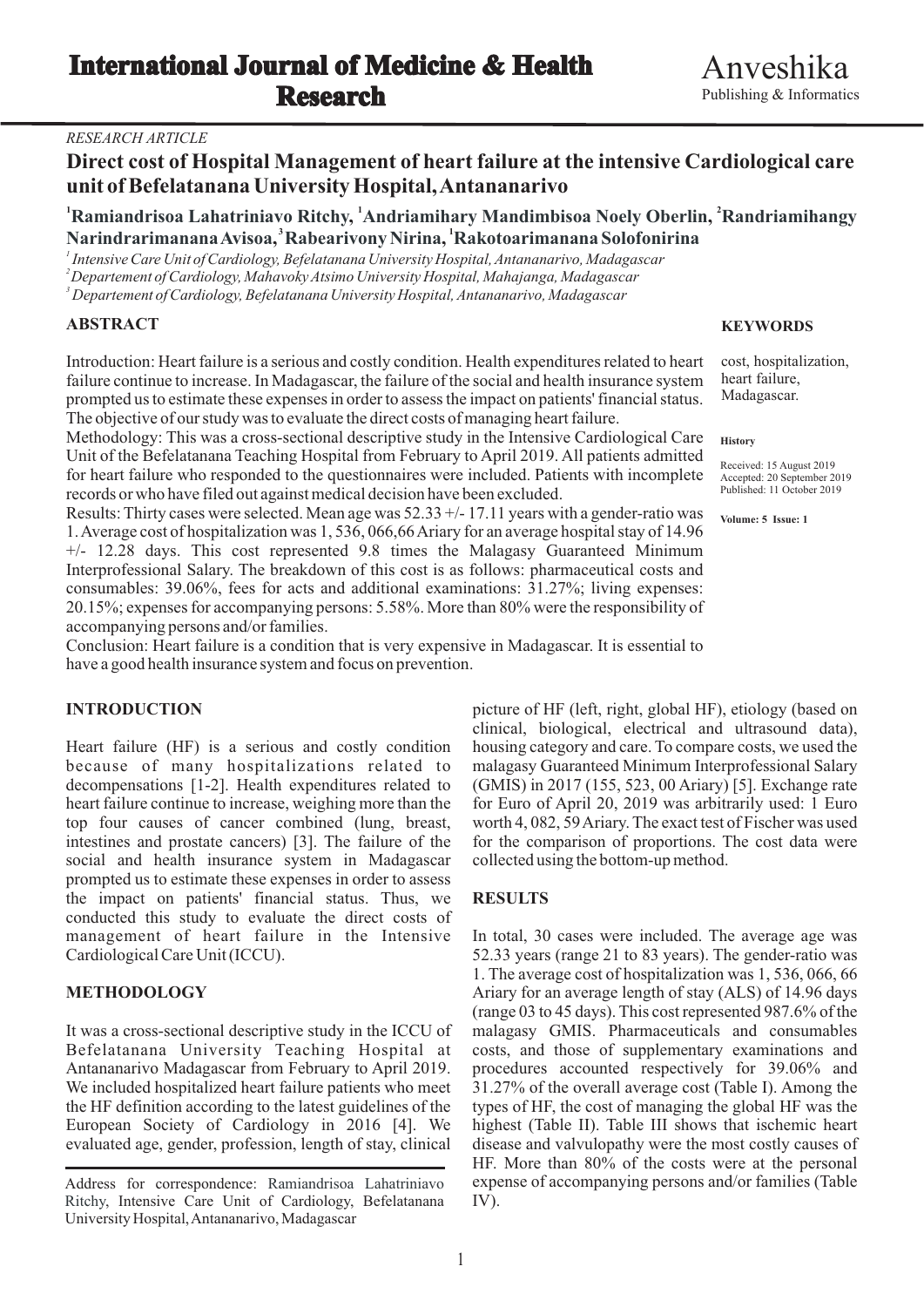## *International Journal of Medaicine & Health Research*

|                        | <b>Median cost in Ariary</b>  | Median cost | Percentage    | Ratio cost/ |
|------------------------|-------------------------------|-------------|---------------|-------------|
|                        |                               | in Euros    | $\frac{6}{2}$ | GMIS(%)     |
| Pharmaceutical<br>fees | $600, 000, 00$ (258, 100,00 - | 144         | 39,06         | 385,8       |
| and consumables        | 1, 200, 000, 00               |             |               |             |
| Complementary          | 480, 400,00 (154, 400,00 -    | 115,29      | 31,27         | 308,9       |
| examinations and acts  | 692, 400,00                   |             |               |             |
| Cost of dispense of    | 87, 500,00 (40, 000,00 -      | 21          | 5,70          | 56,2        |
| accompanying persons   | 200, 000, 00                  |             |               |             |
| Stay fees              | 294, 666, 66                  | 70,71       | 19,19         | 940,4       |
|                        | $(0 - 405, 000, 00)$          |             |               |             |
|                        | 73, 500,00 (14, 000,00-250,   | 18,00       | 4,78          | 47,2        |
| <b>Transport costs</b> | 000,00                        |             |               |             |
| Overall average cost   | 1, 536, 066, 66               | 309,28      | 100           | 987,6       |
|                        | $(40, 000, 00 - 1,$<br>500,   |             |               |             |
|                        | 000,00                        |             |               |             |

|  | Table 1: Hospitalization cost and its components in Ariary and Euros (%). |
|--|---------------------------------------------------------------------------|
|  |                                                                           |

GMIS: Guaranteed Minimum Interprofessional Salary

**Table 2**: Comparison between global HF, left HF, and right HF.

|                                              | <b>Global HF</b>  | <b>Left HF</b>   | <b>Right HF</b> |
|----------------------------------------------|-------------------|------------------|-----------------|
| Number                                       | 19                | 10               |                 |
| Mean age (years)                             | $52,45 + -17,45$  | $51,10 + -17,88$ | 63              |
| ALS (days)                                   | $14,42 + - 13,14$ | $16,80 + -11,38$ |                 |
| Overall average $\cos \theta$ 2, 619, 816,05 |                   | 2 127 046,60     | 386, 460, 00    |
| (Ariary)                                     |                   |                  |                 |

ALS: average length of stay

HF: Heart Failure

**Table 3**: Overall cost according to etiology.

| <b>Etiology</b>                         | <b>Average cost (Ariary)</b> |
|-----------------------------------------|------------------------------|
| Hypertensive and ischemic heart disease | 385, 019, 70                 |
| Ischemic heart disease                  | 1, 744, 113, 00              |
| Valvular heart desease                  | 1, 735, 452, 50              |
| Peripartum heart desease                | 852, 566, 66                 |
| Hypertensive heart desease              | 1, 002, 650, 00              |
| Ethylic heart disease                   | 208, 600, 00                 |
| Chronic pulmonary heart                 | 386, 460, 00                 |

**Table 4**: Who supports the hospitalization costs.

|                                   | Number (n) | Proportion $(\%)$ |
|-----------------------------------|------------|-------------------|
| Accompanying persons and families | 25         | 83,33             |
| Health insurance of a company     |            | 6,67              |
| <b>State</b>                      |            | 6,67              |
| Hiring company                    |            | 3,33              |
| Total                             | 30         | 100               |

**Table 5**: Occupational Sectors of Cardiac Patients.

| <b>Professional sectors</b> | Number (n) | Percentage $(\% )$ |
|-----------------------------|------------|--------------------|
| Private sectors             | 12         | 40                 |
| Informal sectors            |            | 30                 |
| Other                       | $\theta$   | 20                 |
| officials                   |            | 10                 |
| Total                       | 30         | 100                |

*http://advancejournals.org/International-Journal-of-Medicine-and-Health-Research/*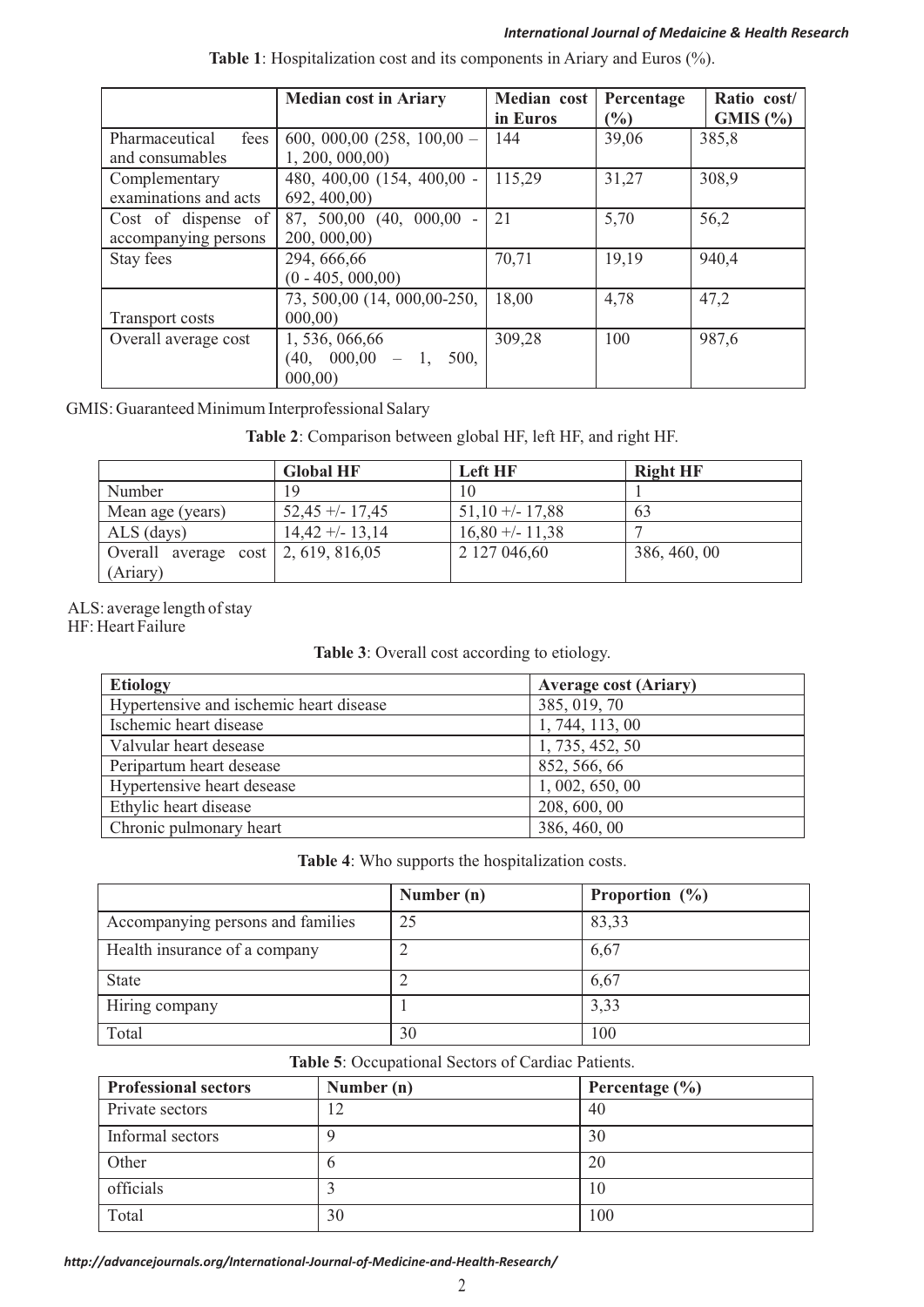Other African studies reported cardiac patients aged 55 to support because the hospitalization costs were in 80% of 60 years [6-8]. However, in developed countries the mean the cases supported by families and accompanying age of heart failure patients is up to 77 years old [3] persons in our series. because of the advanced management of cardiovascular The cost of paraclinical examinations and procedures was risk factors in advanced countries to prevent the second only to pharmaceutical costs. This cost is occurrence of cardiovascular complications including explained by the fact that the exams are paid by the heart failure. **families** by their own pocket.

Moroccan [6] series showed an ALS of 11.95 days and

**DISCUSSION** anticoagulation for 7 to 10 days while performing close monitoring of the troponinemia. Finally, the financial The mean age of our patients was  $52.33 + (-17.11)$  years. problem of the majority of the patients delayed the

In our study, the ALS was 14.96 +/- 12.28 days. In Togo, In our study, the most expensive pharmaceutical costs however, it was 7.20 days in 2012 [8]. Nigerian [7] and were reaching up to 41.02% of the overall cost or 3.8 Moroccan [6] series showed an ALS of 11.95 days and times the GMIS. Similar results were reported in Togo [8]. 12.1 days respectively. In France, the average length of The cost of management of non-revascularized ischemic stay in ICCU is 4.2 days [3]. The explanation would be heart disease and non-operated valvulopathy were the multifactorial. First, the failure of the technical platform, most expensive. In the absence of a suitable structure for such as angiocoronarography for ischemic heart disease; the radical care of these types of heart disease, this cost promotes the occurrence of many complications. Then, may still weigh because of complications. The overall cost treatment of this type of heart disease requires effective of hospital management of a heart failure outbreak of hospital management of a heart failure outbreak was up

**Table 6** : Costs comparison.

|                             | Pathology            | Average cost                                | with $\vert$ ALS<br><b>Report</b><br><b>GMIS</b> | (days) |
|-----------------------------|----------------------|---------------------------------------------|--------------------------------------------------|--------|
| Ours study                  | HF (medical therapy) | 1, 536, 066,66 Ariary<br>$(309, 28)$ Euros) | 9,8 times                                        | 14,9   |
| Baragou et al<br>Togo, 2012 | HF (medical therapy) | 223, 559,45 FCFA<br>$(340, 81$ Euros)       | 11,4 times                                       | 7,20   |

### HF : heart failure

FCFA: Franc Communauté Financière en Afrique

to 987.6% malagasy GMIS. This cost was considered **REFRENCE** expensive for the majority of accompanying persons and families. The overall cost of HF management in [1]. Baudouin C, Groshens S, Gueneau P, Rousseau M, Madagascar is much lower than in Togo in 2012 (Table Saura M, Hryschyschyn N et al. Analyse médico-VI). The weakness of the size of our sample could économique de l'impact d'une prise en charge de explain this difference. Global HF support was the most l'insuffisance cardiaque chronique en unité expensive. The frequency of complications of this type thérapeutique d'insuffisance cardiaque versus prise<br>of HF during hospitalization (such as rhythm disorders,<br>cardiogenic shock) increases the cost of its<br>en charge habituelle de ville. Ann Cardiol Angéiol. cardiogenic shock) increases the cost of its  $\frac{1}{2015}$  encharge habituel<br>management However in 2015 the health sector  $\frac{2015:64:318-24}{2015}$ management. However, in 2015, the health sector accounted for only about 8% of the malagasy state's [2]. Brunie V, Lott MC, Guiader J, Slama M, Rieutord A, budget, still far from the 15% target set in the Abuja Vignand-Courtin C. Education thérapeutique du Declaration [9]. Since the management of HF outbreaks patient dans l'insuffisance cardiaque : évaluation is very expensive for Malagasy people, a stronger is very expensive for Malagasy people, a stronger d'un programme. Ann Cardiol Angéiol. 2012;61:74- investment in the health sector would be very necessary.

HF are very expensive to manage. The majority of the Cardiologiques. Novembre 2018; 34: 9-17 expenses were the responsibility of the accompanying [4]. Ponikowski P, Voors AA, Anker SD, Bueno H, persons and families. Cost was more expensive in Cleland JG, Coats AJ et al. ESC Guidelines for the ischemic and valvular heart disease. The establishment diagnosis and treatment of acute and chronic heart of social security system could alleviate this heavy of social security system could alleviate this heavy<br>burden of care. Investments must be made to introduce<br>treatment of acute and chronic heart failure of the<br>treatment of acute and chronic heart failure of the prevention systems, including cardiovascular risk European Society of Cardiology (ESC). Developed factors.

- 
- 80.
- [3]. Galinier M, Fournier P, Cariou E, Delmas C, **CONCLUSION** Bendel-Piquet C, Lairez O et al. Réalités
	- with the special contribution of the Heart Failure Association (HFA) of the ESC. Eur Heart J. 2016; 37:2129-200

*http://advancejournals.org/International-Journal-of-Medicine-and-Health-Research/*